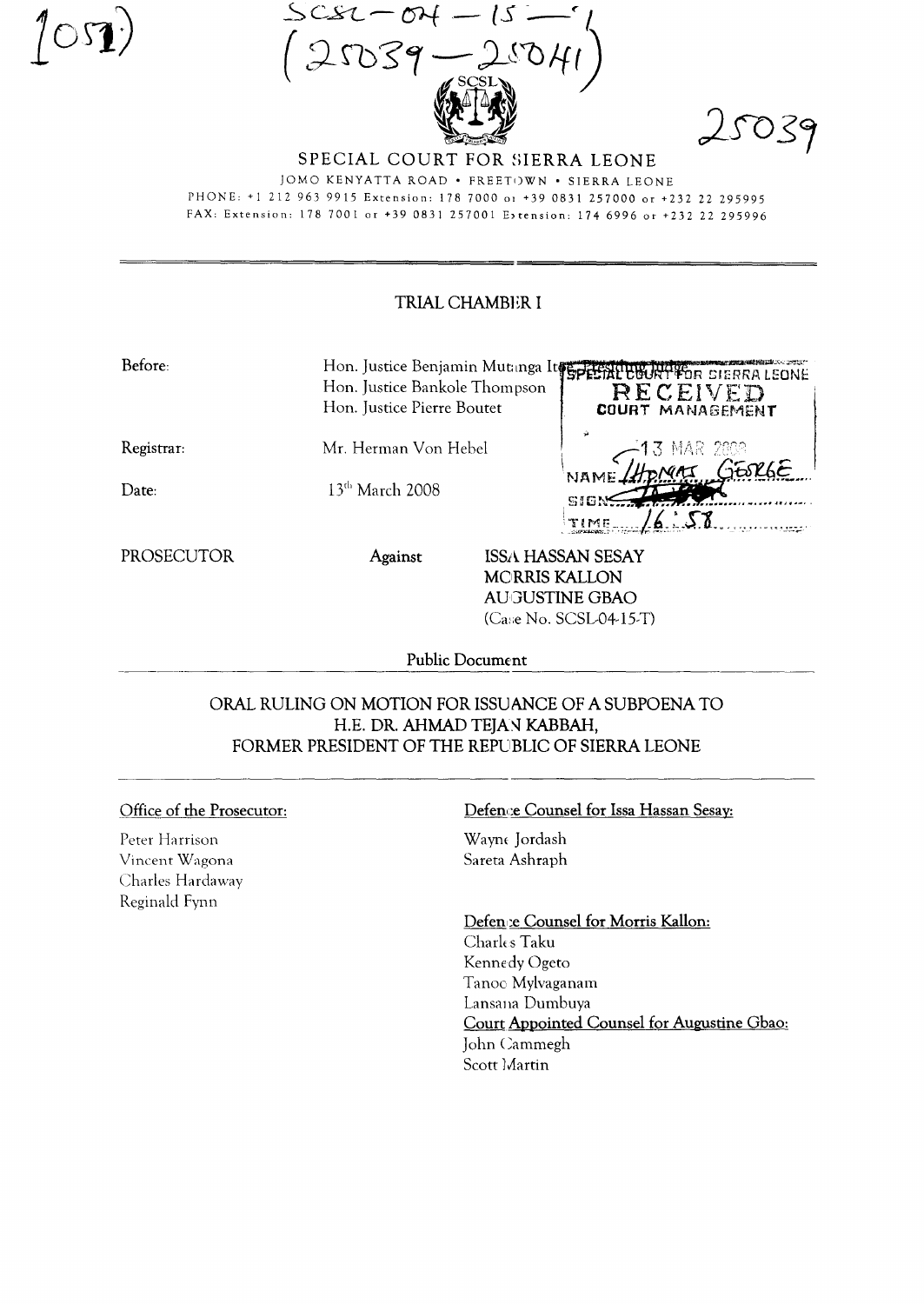$25040$ 

TRIAL CHAMBER I ("Trial Chamber I") of the Specia l Court for Sierra Leone ("Special Court") composed of Hon. Justice Benjamin Mutanga Itoe, Presid ng Judge, Hon. Justice Bankole Thompson, and Hon. Justice Pierre Boutet;

SEIZED OF the "Sesay Application for Issuance of A 3ubpoena to Ahmed Tejan Kabbah", filed publicly by Counsel for the First Accused, Issa Hassan Sesay, ("Counsel for Sesay") on the 28<sup>th</sup> of February, 2008 ("Sesay Application"), whereby Counsel for Sesay requests The Chamber to issue a subpoena to H.E. Dr. Ahmad Tejan Kabbah, the Former President of the Republic of Sierra Leone to compel him to appear as a witness in the RUF trial on behalf of the First Accused and to meet with Counsel for Sesay to attend a pre-testimony interview;

NOTING the Defence Addendum to Sesay Defence Application for the Issuance of A Subpoena to Former President Ahmed Tejan Kabbah", filed publicly on the 29<sup>th</sup> of February, 2008 ("Addendum to Sesay Application");

NOTING the "Prosecution Response to Sesay Application for Issuance of A Subpoena to Former President Ahmed Tejan Kabbah", filed publicly on the 4<sup>th</sup> of March, 2008 ("Response to Sesay Application "), opposing the Sesay Application;

NOTING the Defence Reply to the Prosecution Response to Sesay Application for Issuance of A *Subpoena* to Former President Ahmad Tejan Kabbah', filed publicly on the 5<sup>th</sup> of March, 2008 ("Sesay Reply");

SATISFIED that the Application meets the required legal standard for the issuance of a subpoena as enunciated by the Appeals Chamber in its Decision on hterlocutory Appeals Against Trial Chamber Decision Refusing to Subpoena the President of Sierra L~one dated **11th** September, 2006;

PURSUANT TO Rule 54 of the Rules,